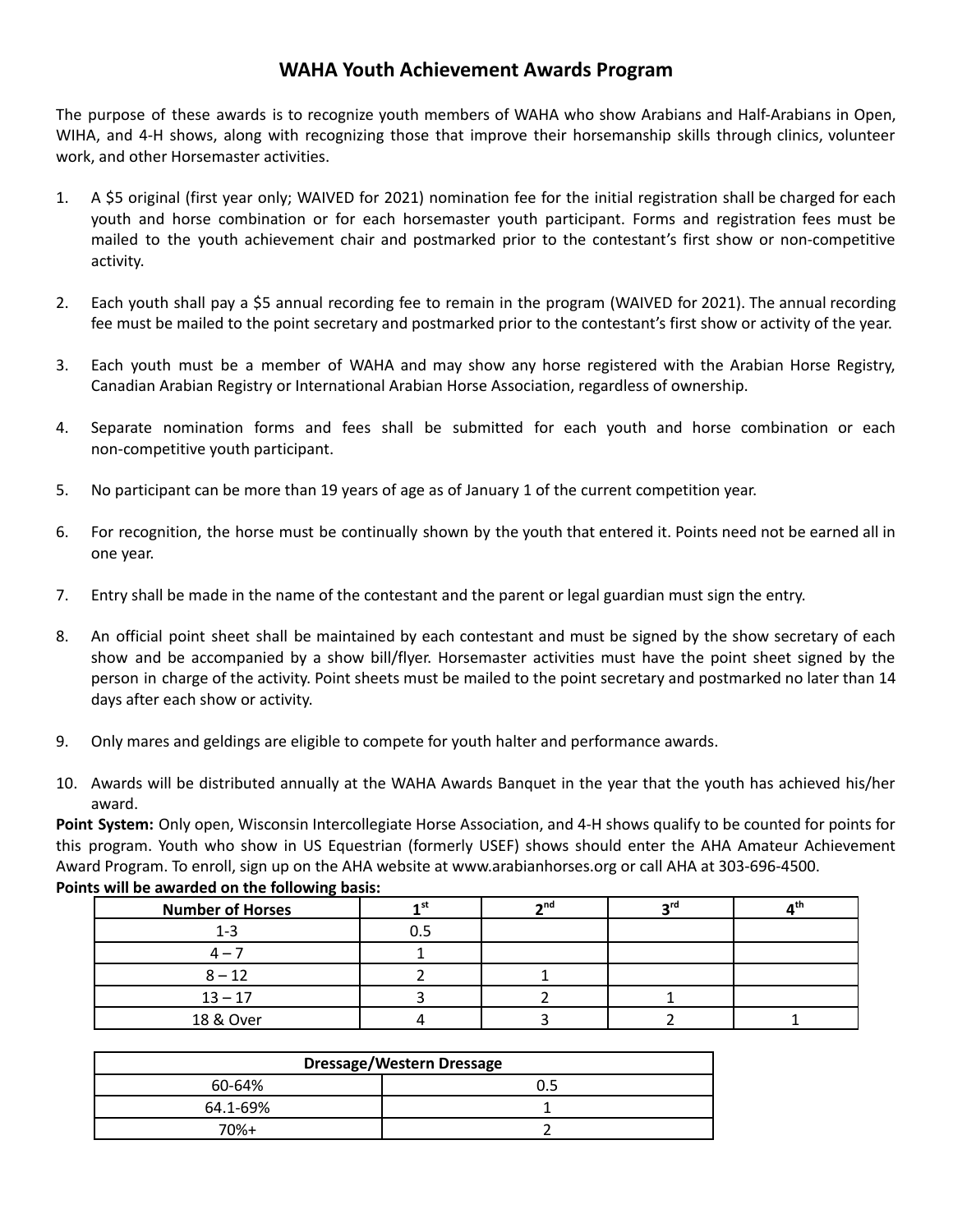Championship classes must be designated as such and will be awarded double the amount of points above. Points earned at a State 4-H Expo and WIHA State are:

Champion – 10 points Reserve Champion – 5 points Top Ten  $-2$  points For questions regarding classes and points that don't fall into the above categories, please reach out to the competition chair.

### **Competitive Awards**

**Youth Merit Award:** 30 Points in any combination of events

**Youth Combination Merit Award:** 45 points in any combination of events, with at least 15 points in hand/showmanship/sport horse in hand and not less than 15 points under saddle

**Outstanding Youth Performance Award:** At least 60 points earned in one specific performance event.

**Superior Award of Merit:** At least 75 points earned in any combination of events with not less than 30 points earned in showmanship/halter and not less than 30 points earned in performance.

**Masters Award of Merit:** At least 100 points earned in any combination of events, with not less than 40 earned in showmanship/halter and not less than 40 earned in performance.

### **Horsemaster Awards**

**Horsemaster Merit Award:** 30 points earned in at least two categories

**Outstanding Horsemaster Award:** 60 points in at least three categories

**Superior Horsemaster Award**: 100 points in at least three categories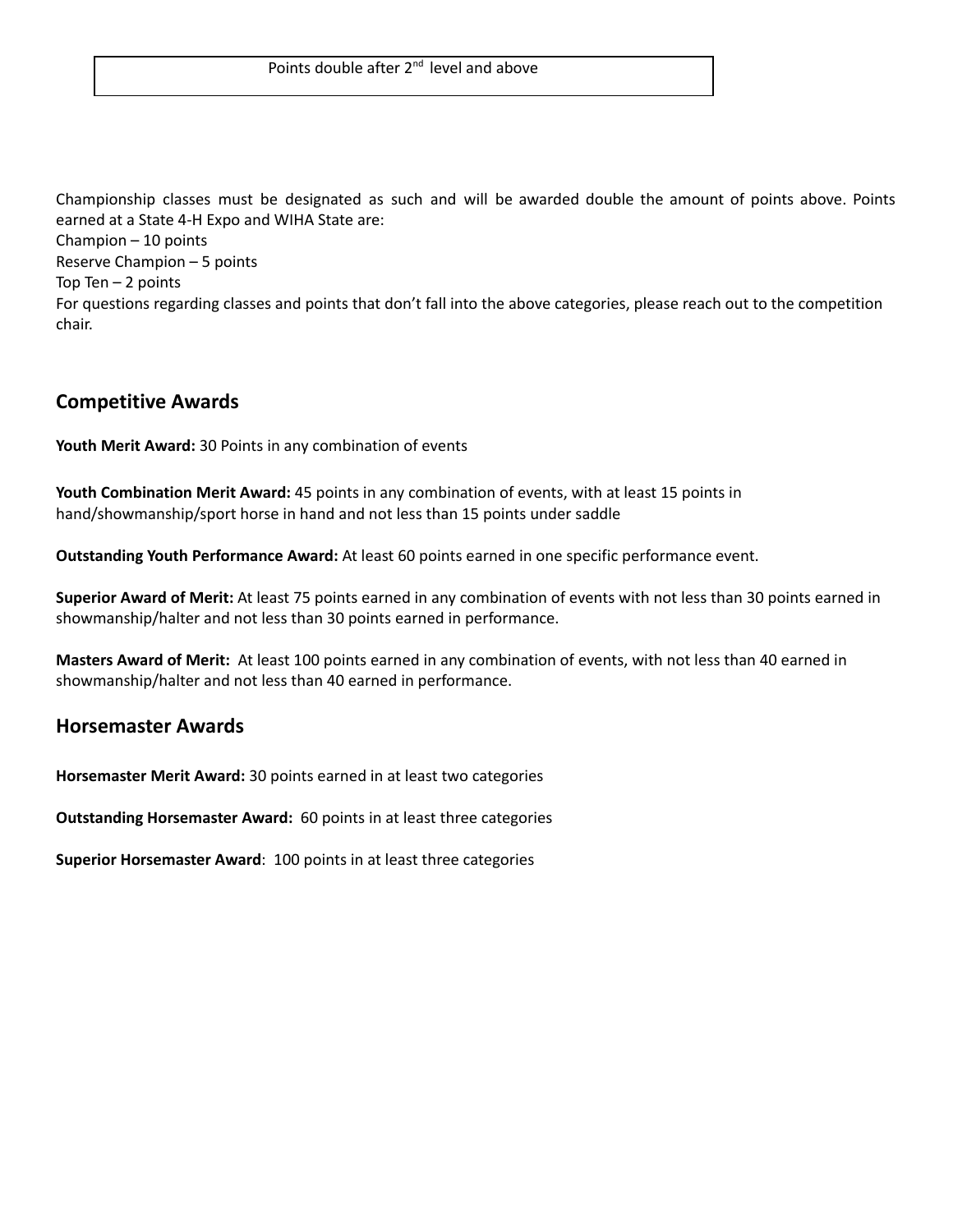#### **Horsemaster Merit Categories:**

- 1. Help at an open or 4-H show
	- A. Help run the show  $-2$  points per show per day
	- B. Help an individual by grooming  $-1$  point per show per day
- 2. Participate in a therapeutic riding program (SMILES, REINS, HPHC, etc)
	- A. Help as a leader or sidewalker  $\frac{1}{2}$  point per hour
	- B. Handicapped youth riding in a program 1 point per hour
- 3. Participate in a county 4-H/Pony Club/FFA activity  $-1$  point per meeting
- 4. Attend a WAHA clinic 3 points per clinic
- 5. Participate in a county/Pony Club/FFA Quiz Bowl, Hippology, or Judging Team 1 point per meeting attended
- 6. Participate in a WAHA-sponsored Quiz Bowl, Hippology, Judging Team, or Poster Contest 2 points per activity
- 7. Enter any non-horse fair or State Expo activity (poster, photo, model horse, etc) 2 points per contest
- 8. Help at a WAHA-sponsored show
	- A. Help run/volunteer with show staff 3 points per show per day
	- B. Help an individual by grooming 2 points per show per day
- 9. Enter and participate in an AHA sponsored youth activity like the essay contest, Quiz Bowl, Hippology, Judging Team, etc – 5 points per activity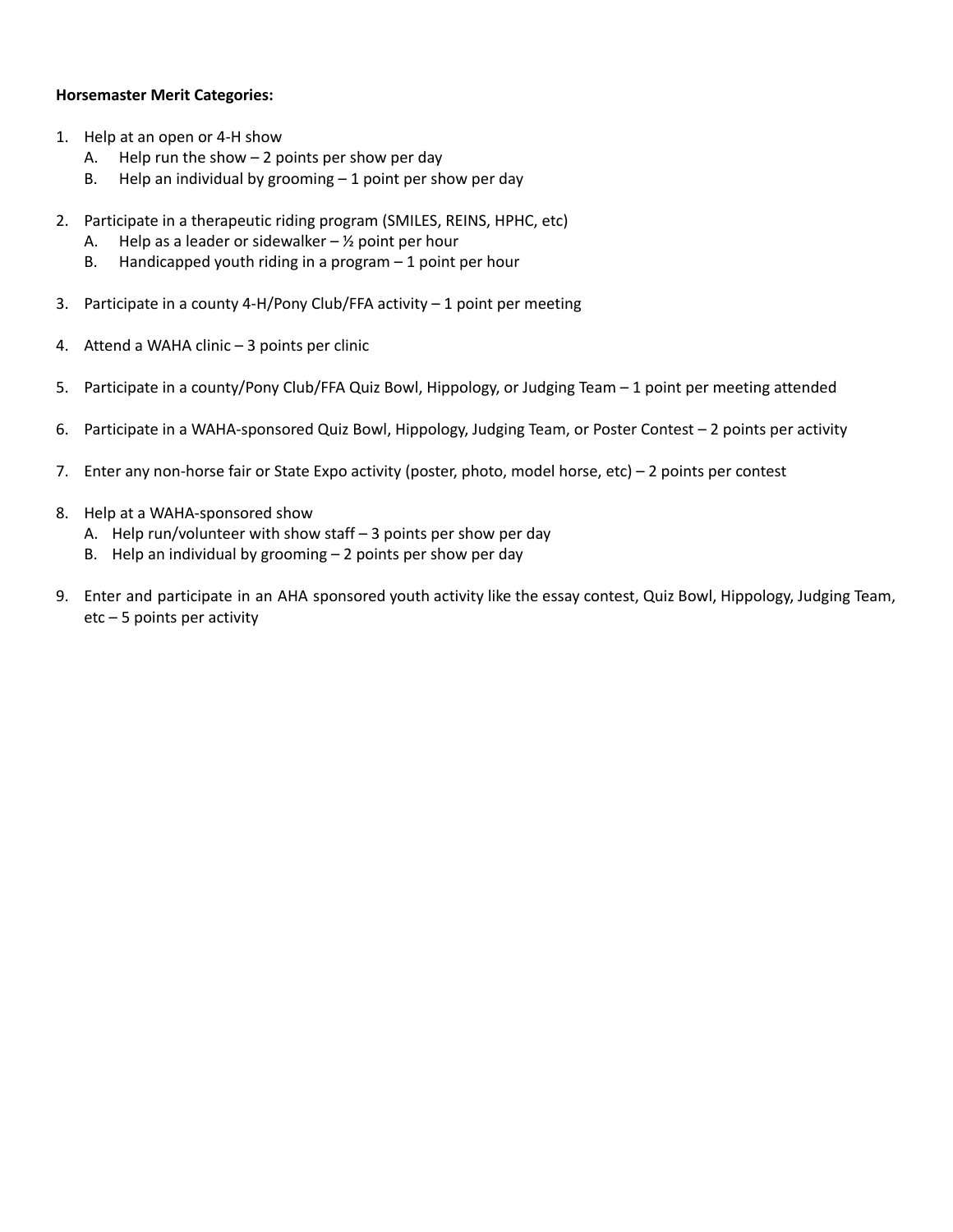# **WAHA Youth Achievement Awards Program**

Enter or renew your membership in the WAHA Youth Achievement Awards Program. This program is for youth that show their horses in 4-H, WIHA, or open shows (Arabian or other USEF rated shows don't count) and for youth that do not have a horse to show but attend and help out at horse events. Points awarded are cumulative so they go from year to year until certain point levels are achieved. For complete Youth Achievement Award rules, point system and competitive and non-competitive awards, see details listed on the WAHA Youth webpage. If you have questions, contact Nyssa Sheridan at 608-213-4595.

# **Purebred or Half-Arabian Youth Achievement Awards Application**

| YOUTH'S NAME                                                                                   |                                            | PARENT/GUARDIAN'S NAME     |     |  |  |  |
|------------------------------------------------------------------------------------------------|--------------------------------------------|----------------------------|-----|--|--|--|
| <b>ADDRESS</b>                                                                                 | <b>CITY</b>                                | <b>STATE</b>               | ZIP |  |  |  |
| <b>TELEPHONE NUMBER</b>                                                                        | <b>BIRTHDATE</b>                           | WAHA MEMBERSHIP NUMBER     |     |  |  |  |
| <b>HORSE'S NAME</b>                                                                            |                                            | <b>REGISTRATION NUMBER</b> |     |  |  |  |
| ⊔<br>$\Box$<br>Arabian<br>Half-Arabian                                                         | $\Box$ Mare $\Box$ Gelding $\Box$ Stallion | DATE FOALED                |     |  |  |  |
| <b>SIRE</b>                                                                                    |                                            | DAM                        |     |  |  |  |
| YOUTH'S SIGNATURE                                                                              |                                            |                            |     |  |  |  |
| PARENT/GUARDIAN'S SIGNATURE                                                                    |                                            |                            |     |  |  |  |
| Original Nomination Fee (1 <sup>st</sup> year only):<br>\$5<br>(per horse & rider combination) |                                            |                            |     |  |  |  |
| \$5<br><b>Annual Recording Fee:</b><br>(per horse & rider combination)                         |                                            |                            |     |  |  |  |
| \$<br><b>Total Remittance</b>                                                                  |                                            |                            |     |  |  |  |
| <b>Original Application Year</b>                                                               |                                            |                            |     |  |  |  |
| For 2021, all entry into the Youth Achievement Awards program is free of charge                |                                            |                            |     |  |  |  |
| Jamie Wright, Achievement Awards Chair<br>Cond Annlication to:                                 |                                            |                            |     |  |  |  |

Send Application to: Jamie Wright, Achievement Awards Chair 9310 North Rock River Drive, Edgerton 53534